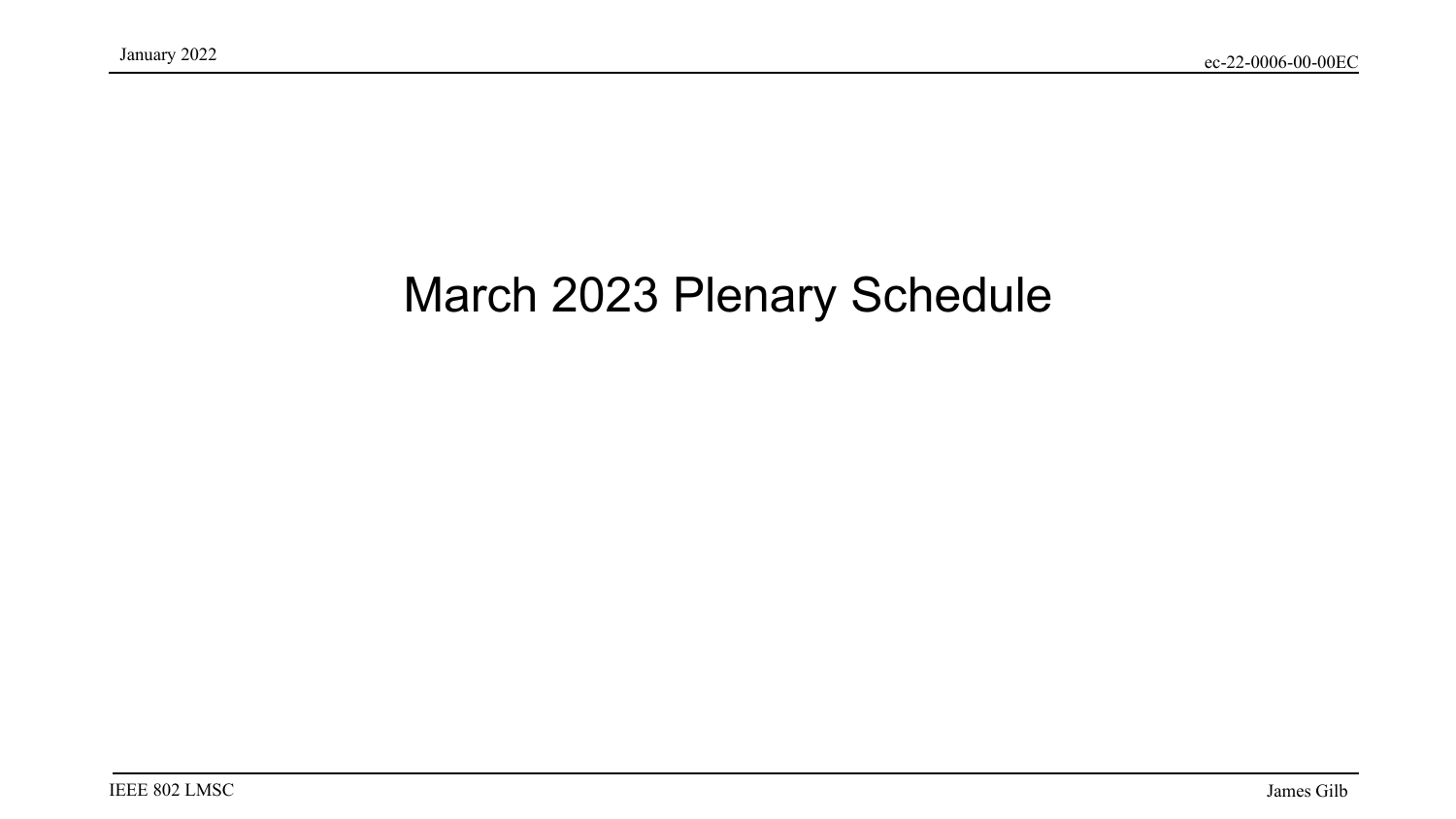# Motion to set dates for March 2022 Plenary

- This motion is brought under the normal process of approving actions of the Sponsor.
- Moved: The IEEE 802 LMSC sets the following dates for the March 2022 Electronic Plenary
	- –Opening IEEE 802 LMSC meeting: 20:00-22:00 UTC, 4 March, 2022
	- Comments from Working Groups regarding PARs/ICAIDs shall be received by 22:30 UTC, 9 March, 2022,
	- Responses to submitted PARs/ICAIDS by 22:30 UTC, 16 March, 2022.
	- Closing IEEE 802 LMSC meeting: 18:00-22:00 UTC, 18 March 2022
- Moved: Gilb
- Second: D'Ambrosia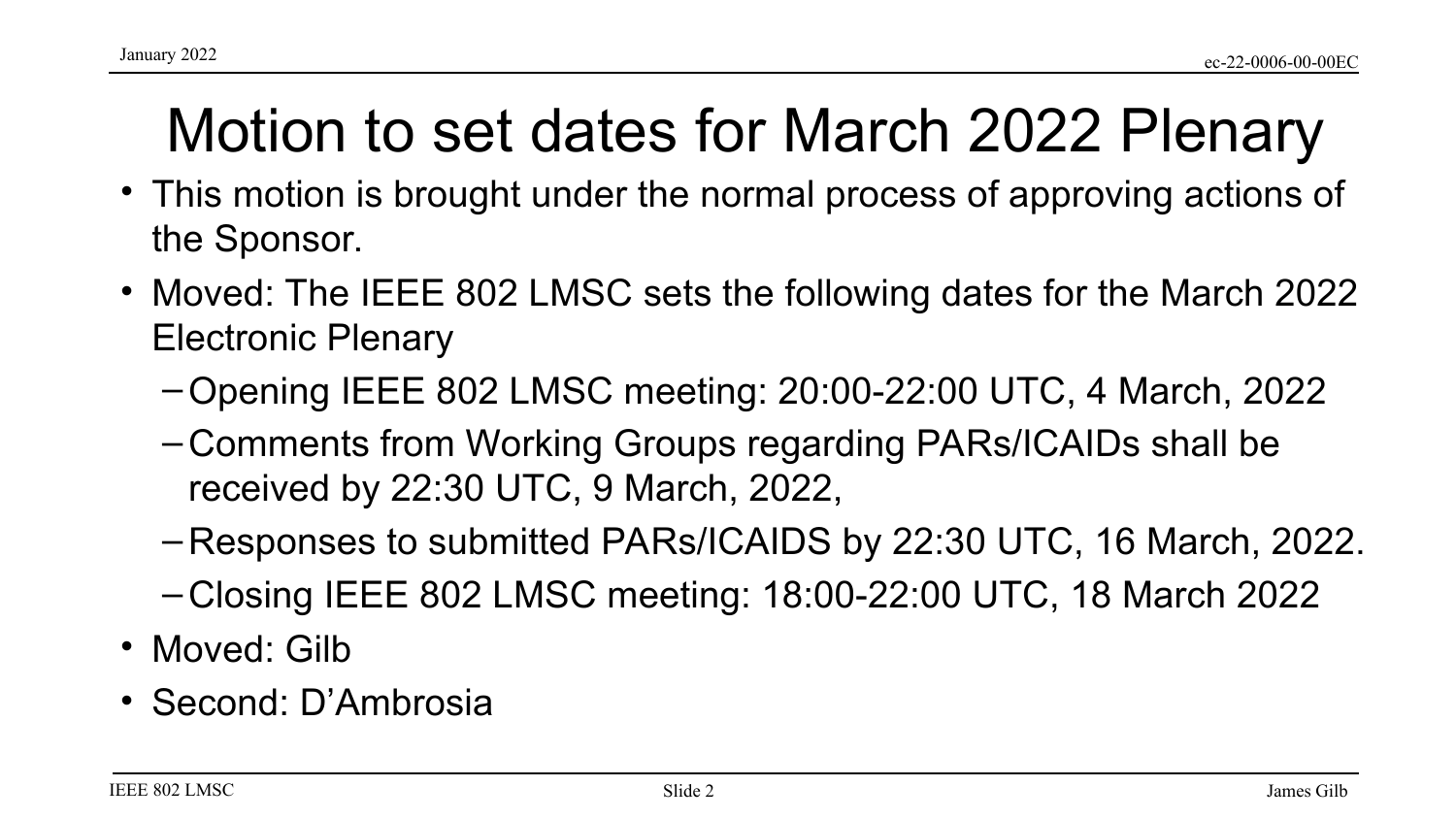### Backup Material Quotes from Operations Manual (Relevant text is **highlighted**)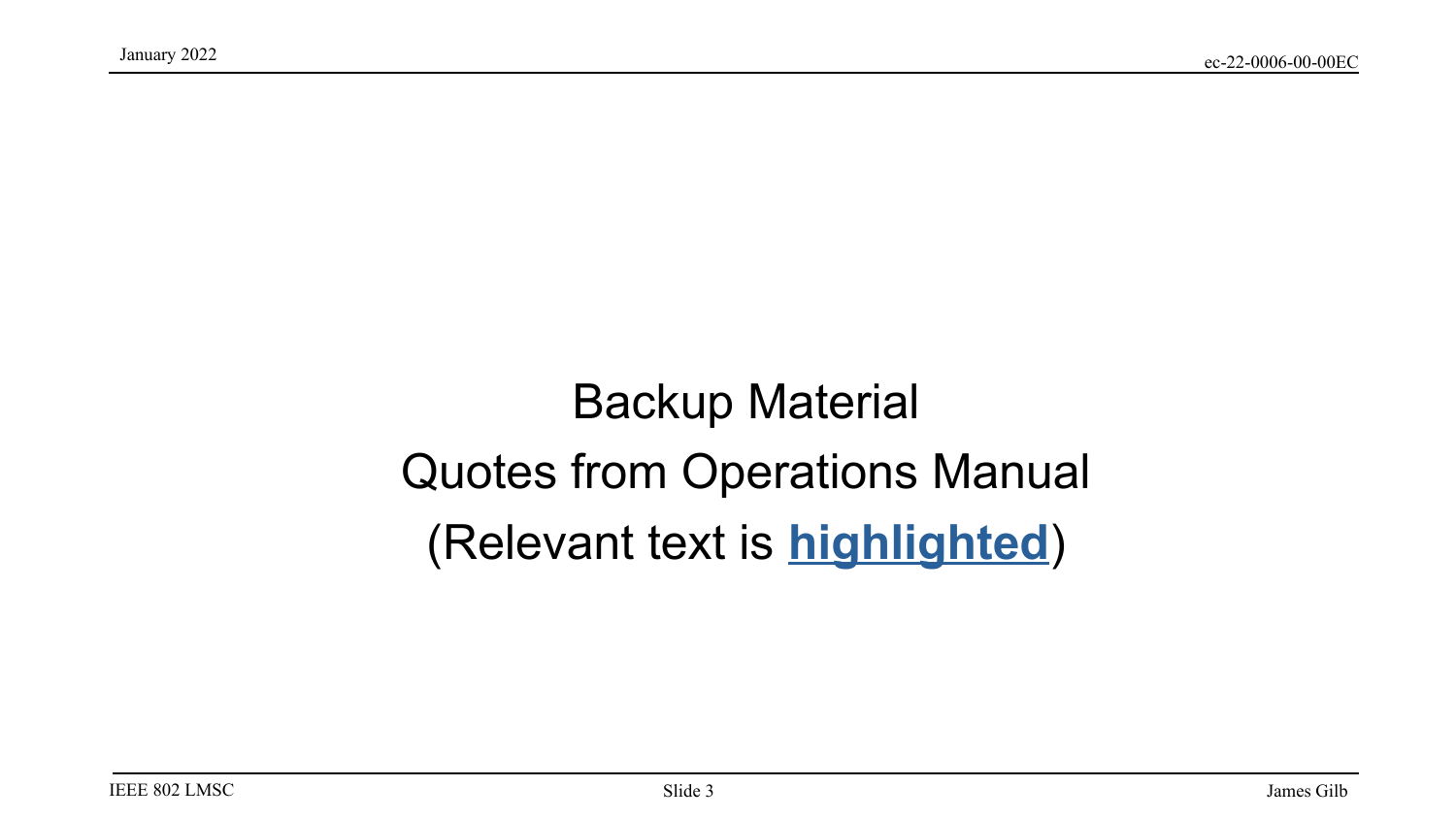### PARs and ICAIDs: Submission deadline

- "A complete proposed PAR and, if applicable, the criteria for standards development (CSD) statement, as described in Clause 14, shall be submitted to the IEEE 802 LMSC via the IEEE 802 LMSC email reflector for review no less than 30 days prior to the day of the opening IEEE 802 LMSC meeting of an IEEE 802 LMSC Plenary Session."
- "A proposed ICAID and supporting documents shall be submitted to the IEEE 802 LMSC via the IEEE 802 LMSC email reflector for review no less than 30 days prior to the day of the opening IEEE 802 LMSC meeting of an IEEE 802 LMSC Plenary Session."

#### **The opening meeting is defined by the EC to be 20:00-22:00 UTC, 4 March, 2022**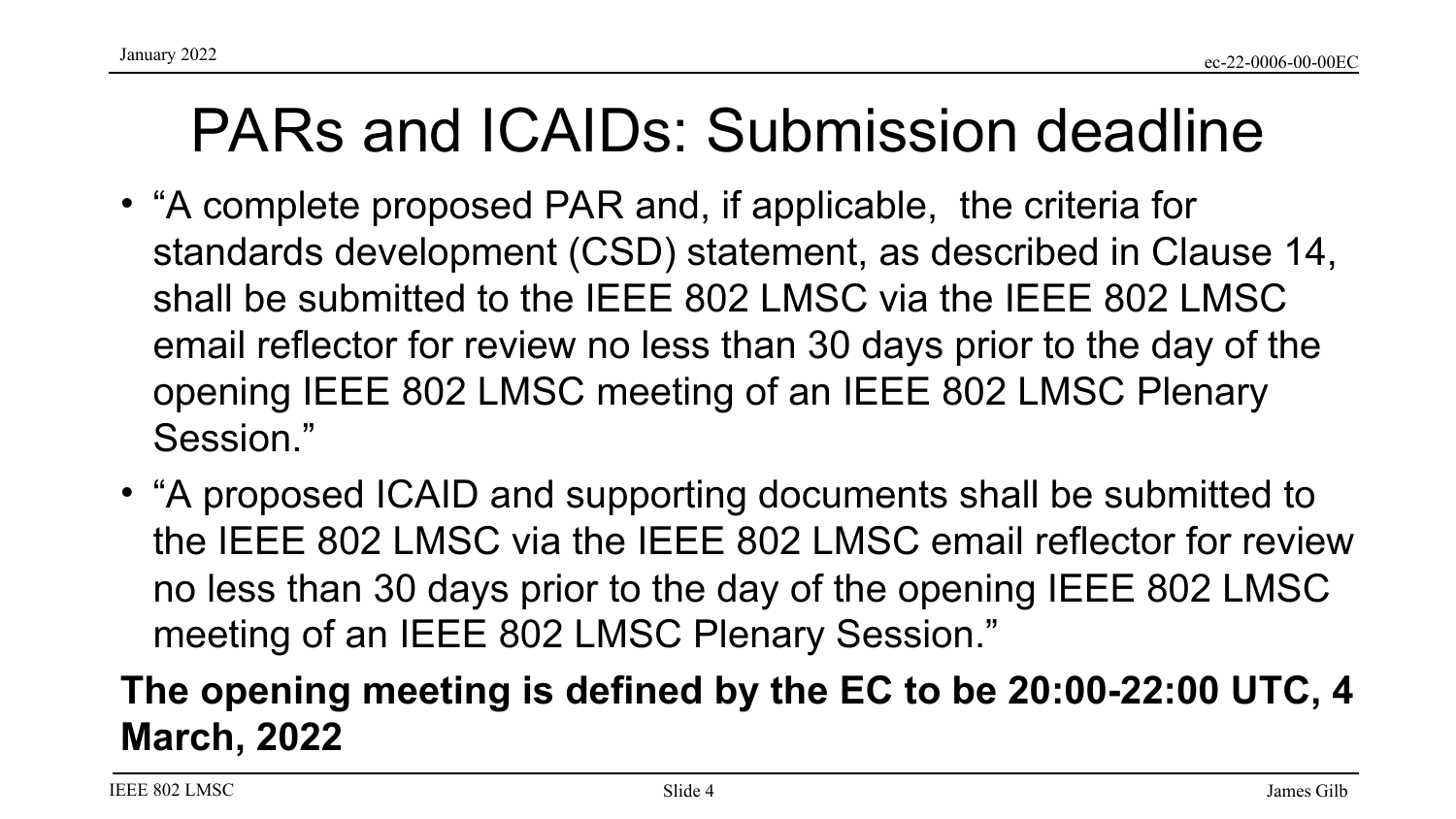# Other requirements

- 4.1.4 Procedure for limiting the length of the IEEE 802 sponsor meetings,
	- "e) **For an electronic Plenary Session**, the opening IEEE 802 LMSC meeting shall last no longer than two and one-half hours and the closing IEEE 802 LMSC meeting shall last no longer than five hours."
- 5 IEEE 802 LMSC sessions
	- "All Working Group meetings during an **in-person** Plenary Session shall be exclusively in-person"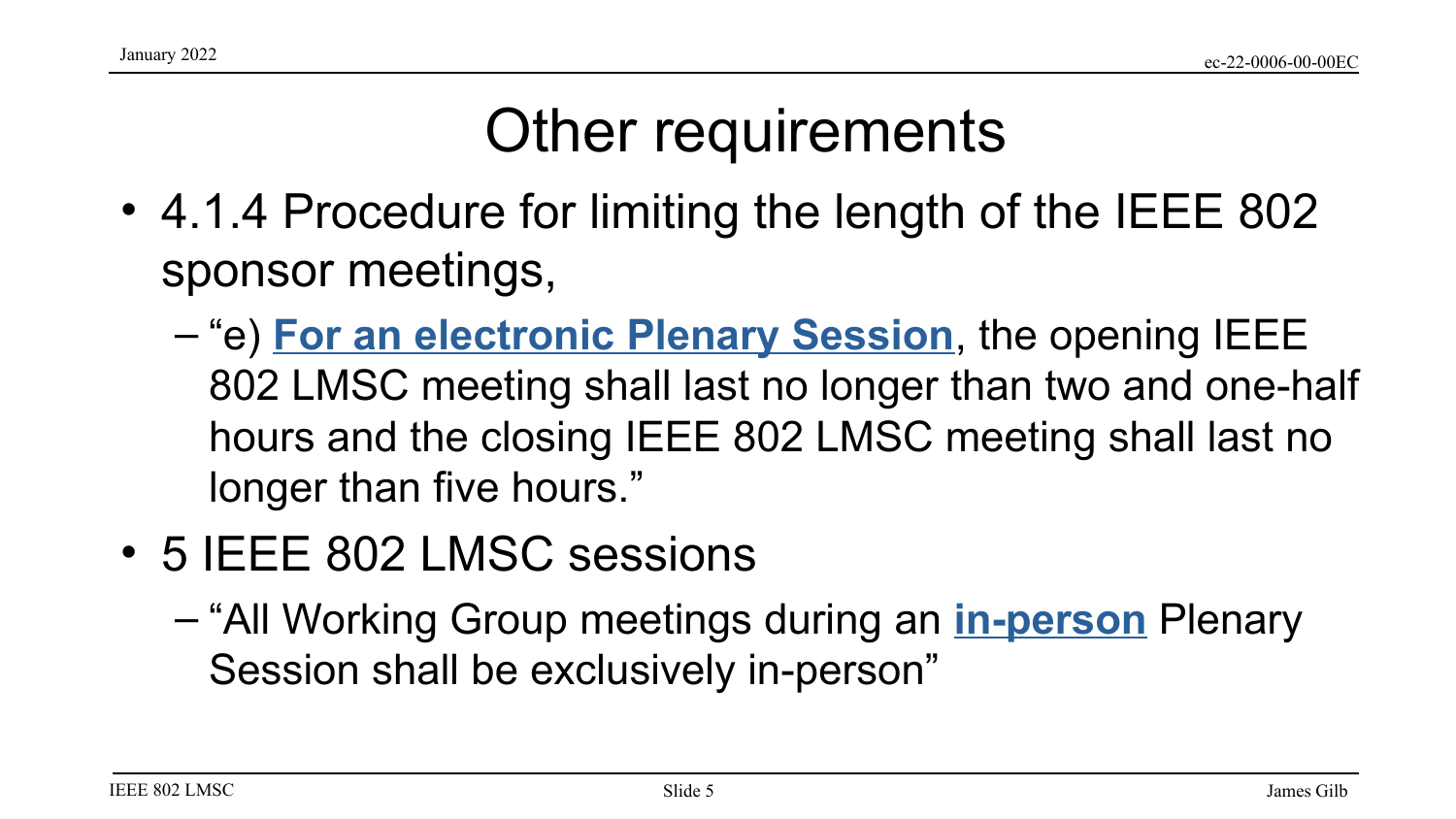## Comments from WGs

- 9.3, PARs
	- "Working Groups, other than the proposing Working Group, shall express concerns to the proposing Working Group as soon as possible and shall submit comments to the proposing Working Group and the IEEE 802 LMSC by e-mail not later than 6:30 p.m. local time on Tuesday local time of an inperson Plenary Session, **or as determined by the IEEE 802 LMSC for an electronic Plenary Session.**
- 10.3, ICAIDs
	- "Subgroups, other than the proposing subgroup, shall express concerns to the proposing subgroup as soon as possible and shall submit comments to the proposing Working Group and the IEEE 802 LMSC by e-mail not later than 6:30 p.m. local time on Tuesday of an in-person Plenary Session, **or as determined by the IEEE 802 LMSC for an electronic Plenary Session.**"